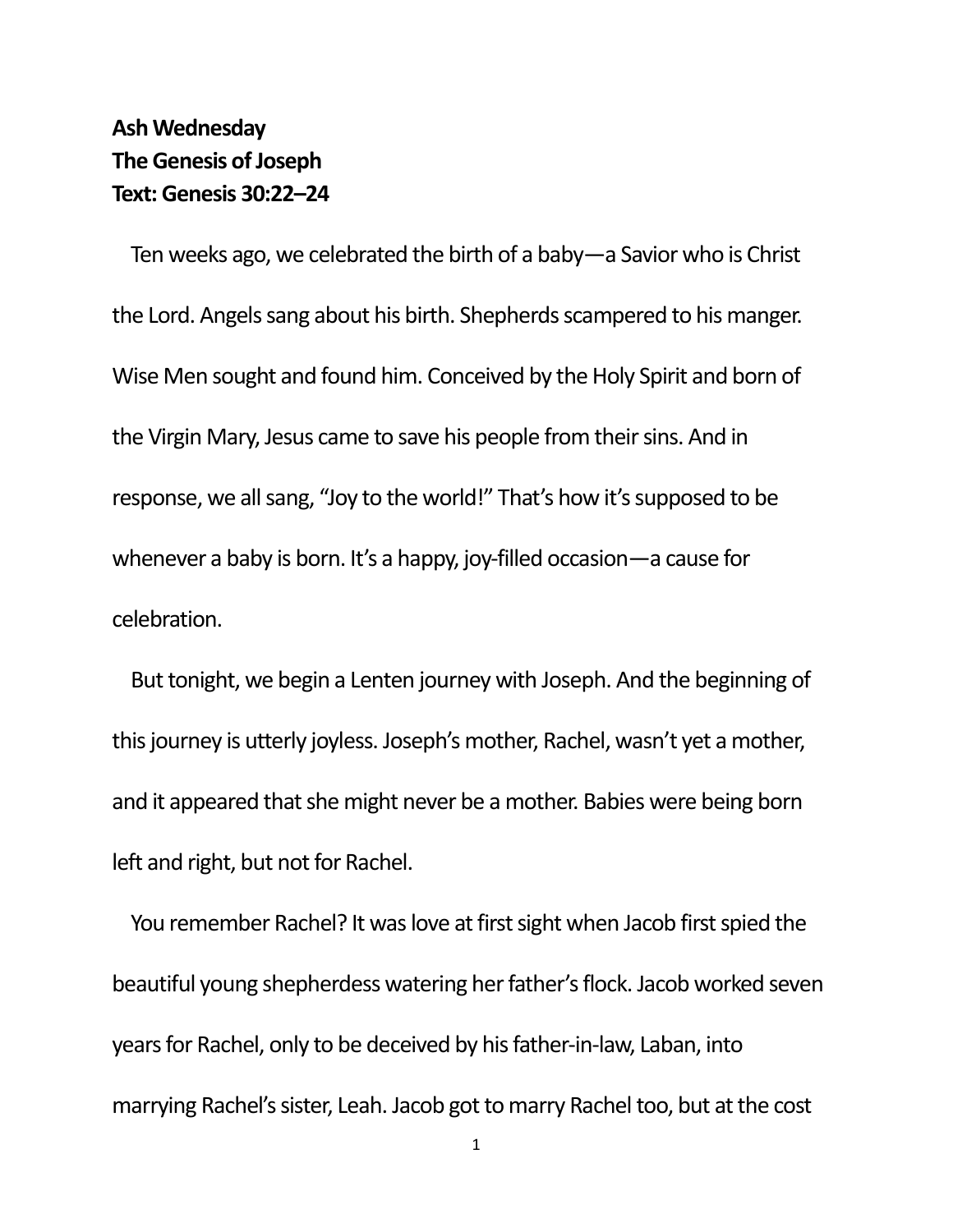of another seven years of labor.

Jacob and Rachel were finally together as husband and wife. First came love. Then, eventually, came marriage. But there were no babies born to Rachel. Her sister, Leah, had babies, and lots of them, six sons and one daughter. In addition, Rachel's maidservant and Leah's maidservant each gave birth to two more sons for Jacob. Eventually, eleven babies had been born to Jacob through three separate women before even one was born to Rachel.

Needless to say, these births brought no joy to Rachel. In fact, these births were a source of strife and jealousy for Rachel. Each newborn's first cry of life caused a toxic mix of anger and sorrow to well up in Rachel. Each and every baby not born to her was a bitter reminder to beautiful Rachel of her barrenness—a terrible token of what she didn't have: a baby of her own to have and to hold.

Rachel's childlessness was more than just a procreation problem; it was a spiritual problem, a faith problem. Children are a gift from the Lord, and Rachel hadn't received that gift. It was a source of shame and emotional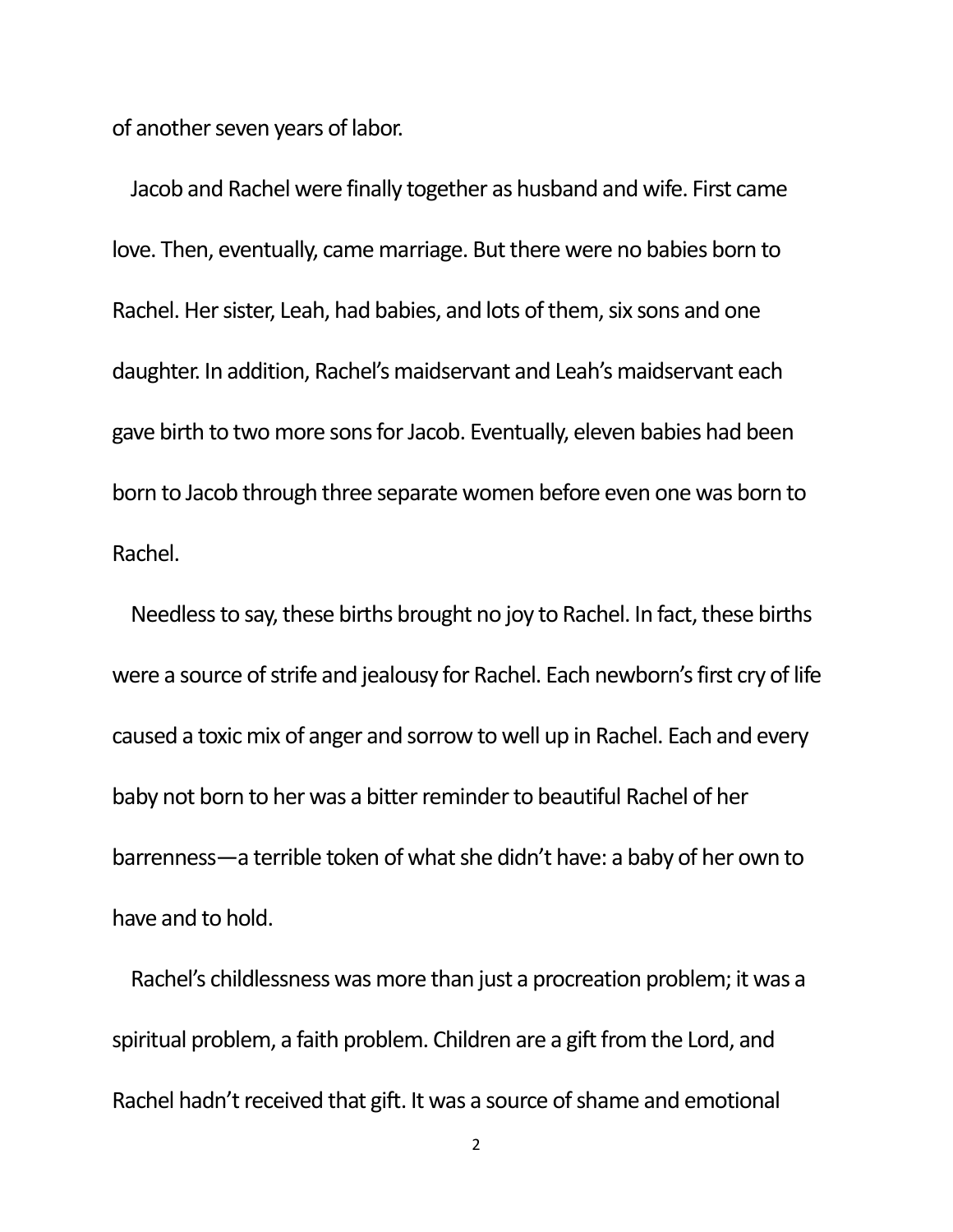distress. Did it signal the Lord's displeasure with her? Was the Lord testing her faith? Why did her most heartfelt prayers seem to go unanswered? Why did she feel so forsaken by the Lord?

So, Rachel tried to take matters into her own hands. Rachel herself gave her maid to Jacob, thinking that her maid, Bilhah, could have children whom Rachel could count as her own.

This is where our lives intersect with Rachel's life. We all probably know someone who struggled with infertility and the heartbreak it can bring. But we all struggle with faith. We don't have to be in the business of childbirth to share in the sin of Rachel and Jacob. We all know how painful it can be when our heartfelt prayers go unanswered. We all know how endless the wait can seem for those who wait for the Lord, when the hoped-for healing doesn't come. We all know the tragic progression from sadness to bitterness, and from bitterness to anger, and from anger to despair. In desperation, we might take matters into our own hands. We stitch together our own sinful solutions, setting God's will aside to secure the relief we crave. We'd rather ignore the Lord's will than wait for the Lord. And in the end, we are often left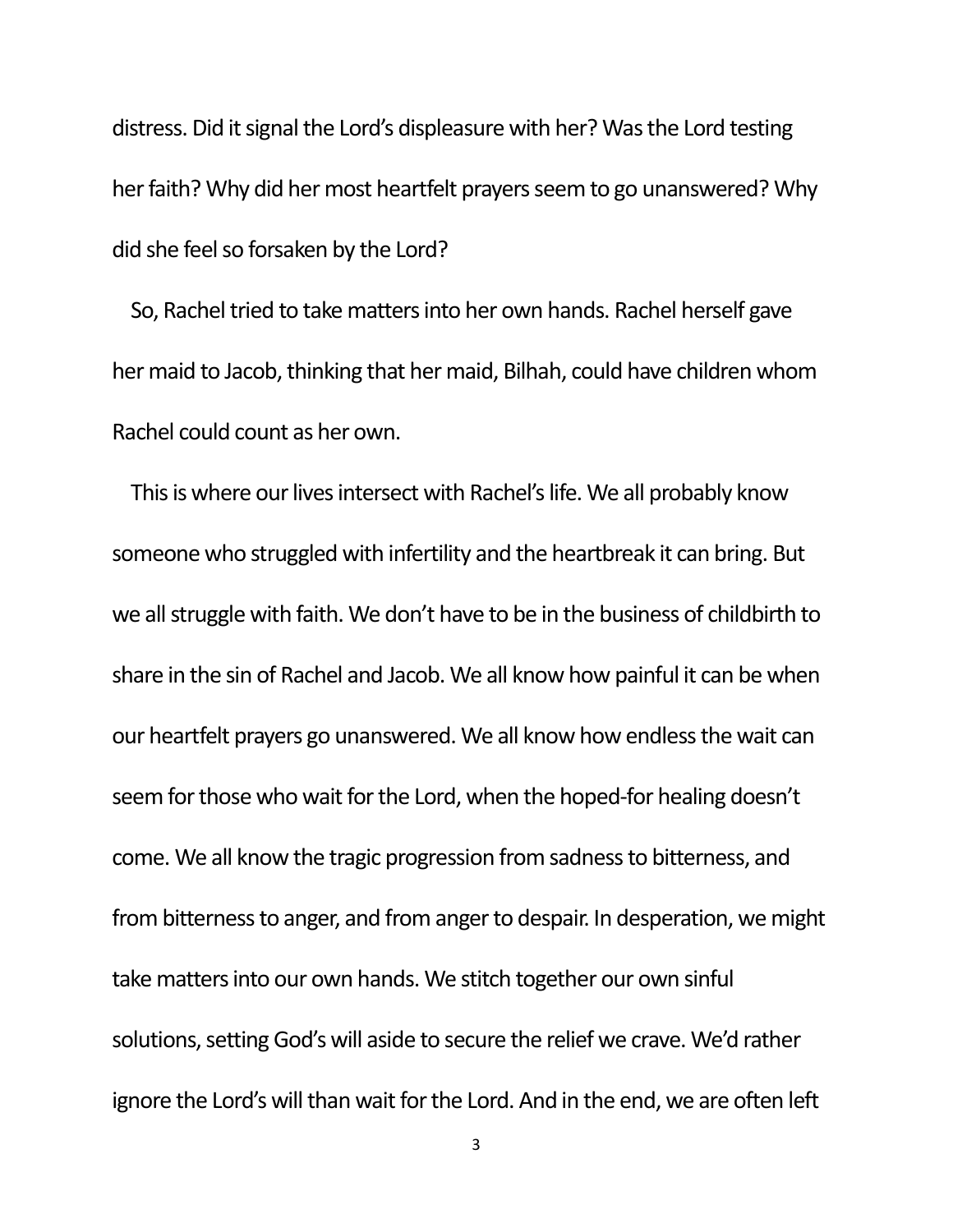with a sin-filled situation like Rachel's, a dysfunctional debacle fueled by faithless desperation.

But two words from tonight's text changed everything: God remembered. *"God remembered Rachel"* (v 22). When all hope had dried up and faith was just dimly flickering, God remembered. God listened to her and opened her womb. She conceived and bore a son—and not just any son. That birth was the genesis of Joseph—the beginning of a journey that would ultimately deliver God's people and point all the way to Jesus.

God remembered Rachel. But in the lexicon of the Bible, remembering is more than mere recollection. When God remembers, he acts. He intervenes. And this is all grace. For tonight we see how God acts and works not just for the well-behaved who wait patiently in faith. God remembered Rachel in her shameful striving. God remembered Rachel in her sin and desperation. God remembers those who feel forgotten and forsaken. Why? Because "he is gracious and merciful, slow to anger, and abounding in steadfast love" (Joel 2:13).

God remembered Rachel; and she gave birth to a son. She joyfully named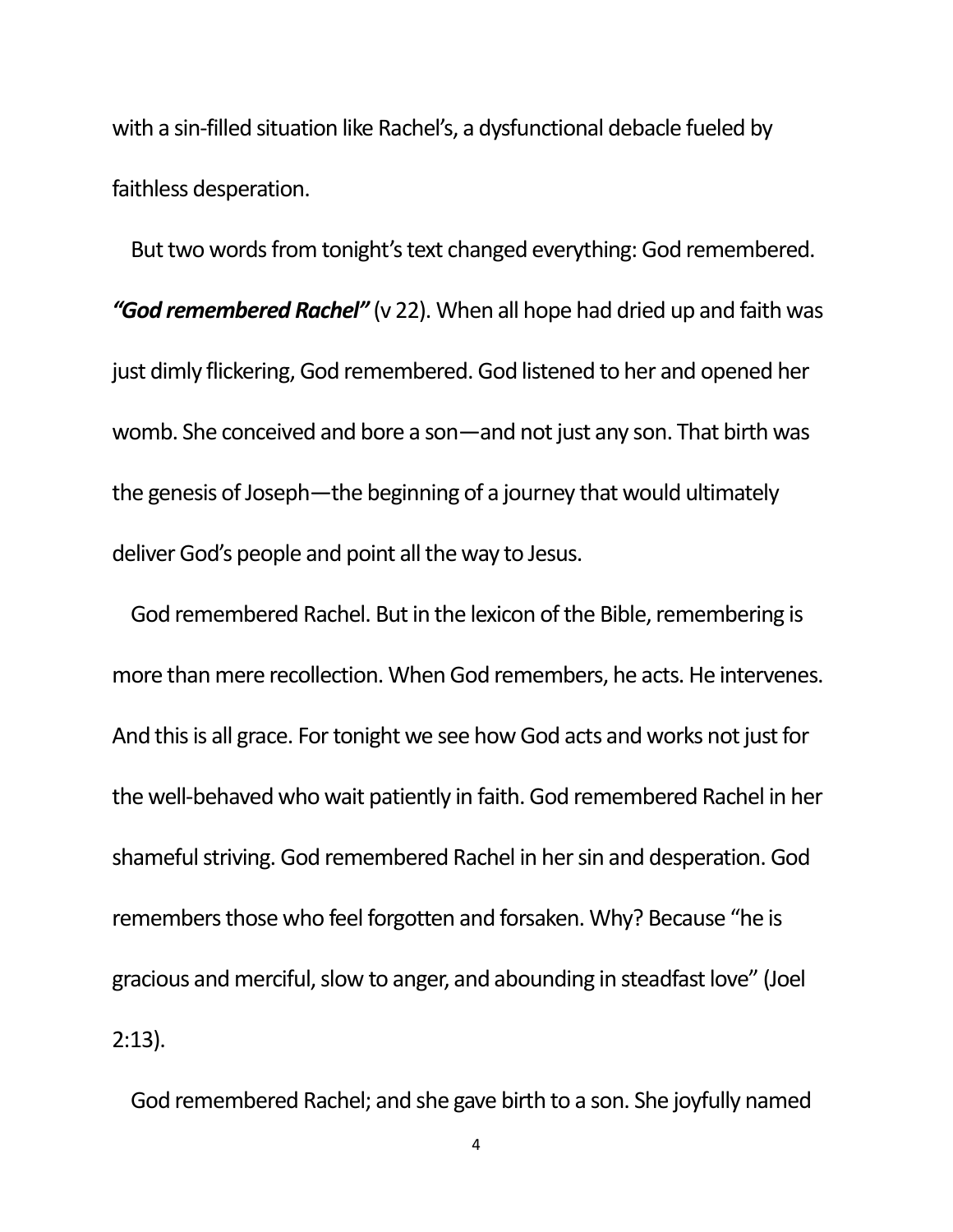the boy Joseph. That son signaled the end of Rachel's shame and desperation. He was a reminder of God's remembrance (and Rachel's deliverance). The name Joseph means "may he add." Choosing that name was a confession of faith and a prayer of hope. In joyful expectation, Rachel exclaimed, "May the Lord add to me another son!" (v 24).

"Another son" is why you have come here today. God remembered Rachel with Joseph; but God has remembered you with another Son—his only beloved Son, Jesus. When God remembers, he takes action. And God has acted definitively for you in the person of his Son. In that Son is the end of your shame and desperation. In that Son is your deliverance from sin and death. In that Son, God remembers the forgotten. That Son, Jesus, was forsaken on the cross so that God will never forsake you. God has remembered you; God has acted on your behalf, for your eternal good, in his Son, Jesus, the Christ.

These forty days of Lent are always a time of remembering for us. We will remember our sins and confess them—recounting all the ways that we have wandered from God's will, rejected his commandments, and refused to wait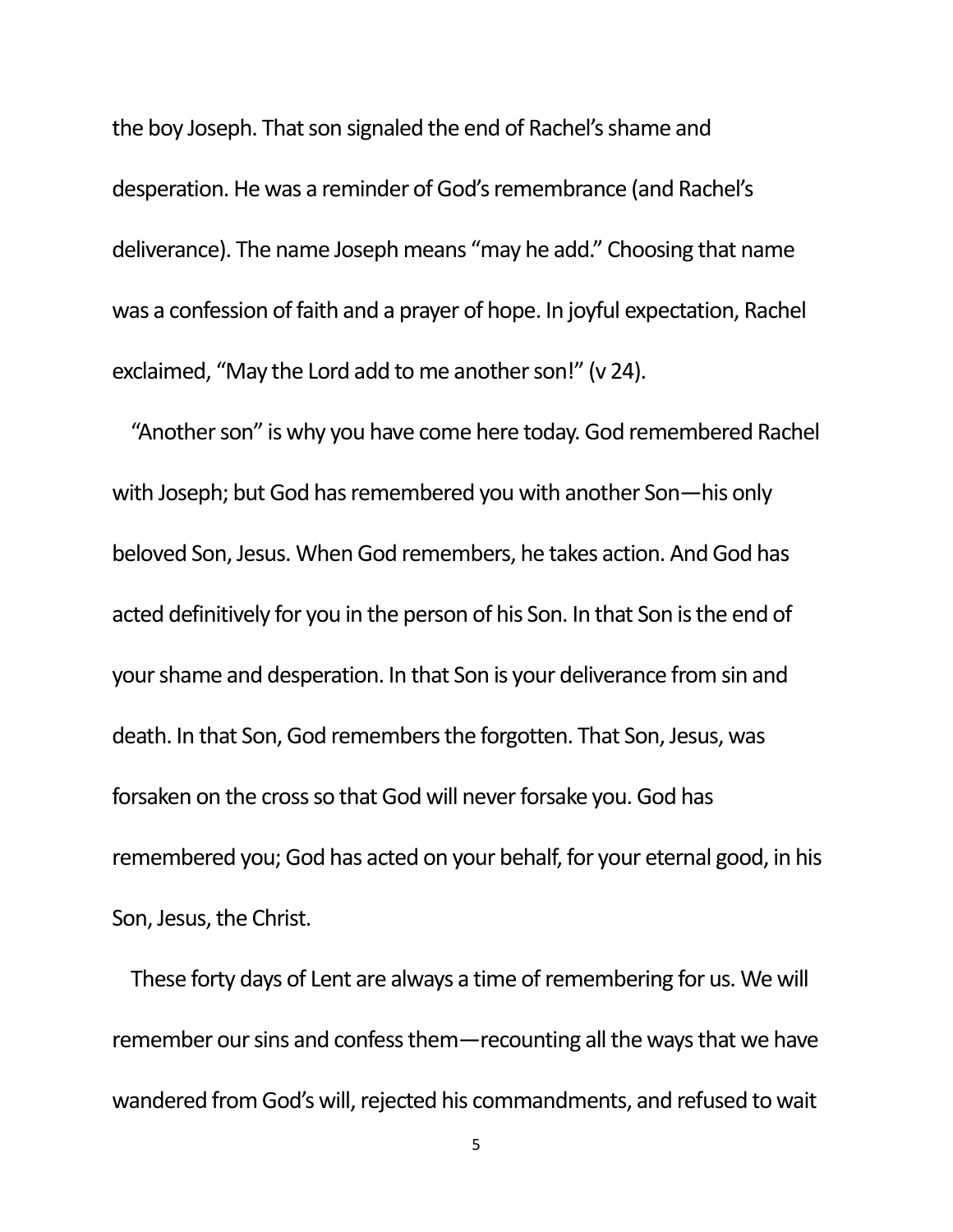on him in faith. We will also remember the people and places of our Lord's Passion: Judas's betrayal, Peter's denial, and Pilate's pandering. We will also remember Rachel's son Joseph: how his brothers betrayed him, how his faith was challenged, and all the ways he foreshadows God's own Son, who was delivered up for our trespasses and raised for our justification.

But the heart of this holy season is not our remembering, but God's. God remembered Rachel. God remembered Joseph. And in his beloved Son, God remembers you. In Jesus, God is acting on your behalf. He remembers you right here, in the preaching of his promises, in the cleansing cadence of Holy Absolution, in the life-giving splash of Holy Baptism, in the bread that is his body and the wine that is his blood. Here God remembers you in his Son, in the power of his Holy Spirit. Here the power of his Passion is applied to you personally: forgiveness for your sin and deliverance from disaster, including those of our own making.

"'Yet even now,' declares the Lord, 'return to me with all your heart' " (Joel 2:12). That invitation from the prophet Joel always goes out on Ash Wednesday. Return to the Lord. Look to him in faith because he is gracious